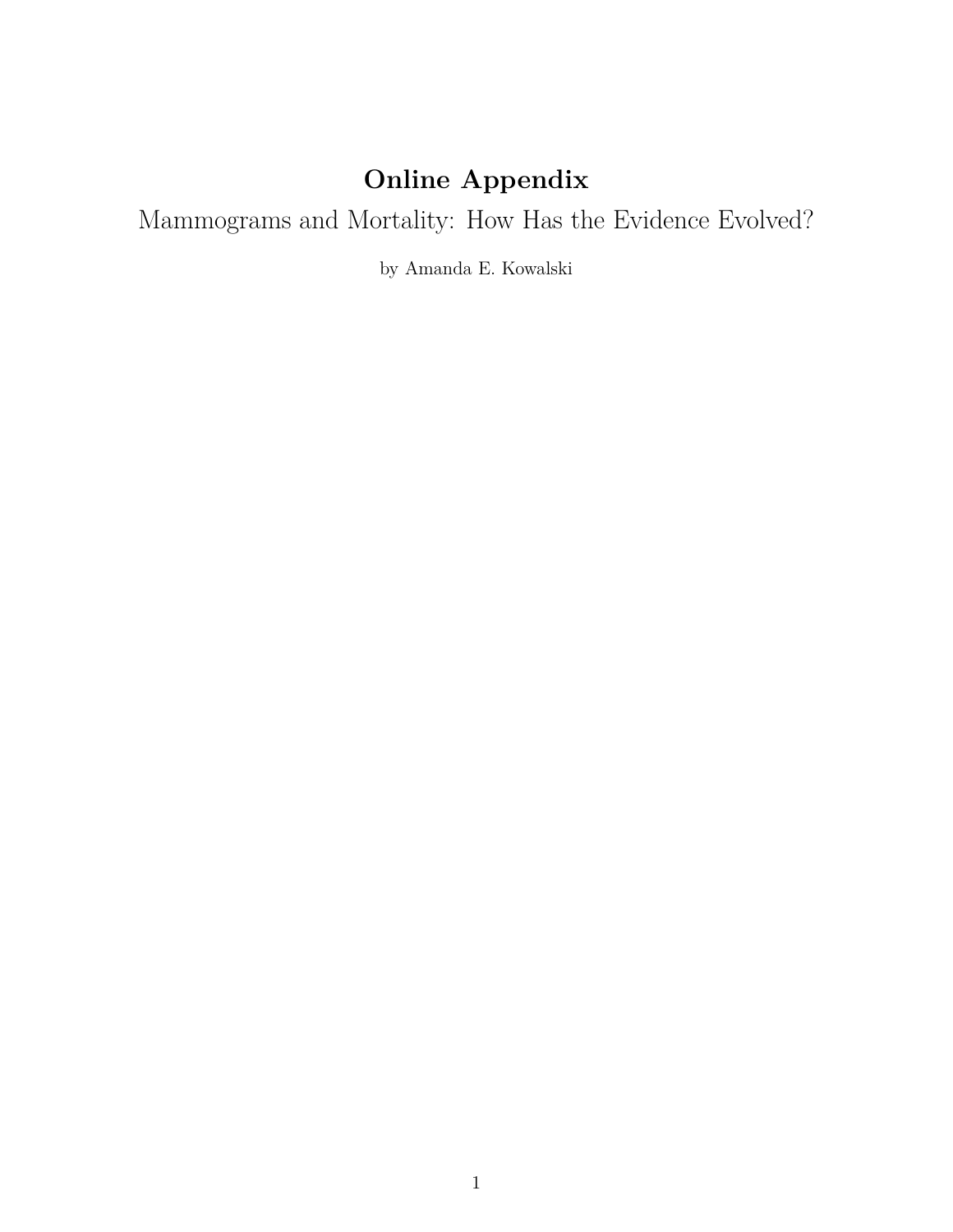### **Replication of Published Results**

The last column of the second panel of Table [A.1](#page-1-0) replicates published results in [Miller et al.](#page-3-0) [\(2014\)](#page-3-0), which considers evidence up to the 2005 calendar year, as opposed to 20 years after enrollment. The results are qualitatively similar.

| in the canadian rational Brease Sereching Seaty |                     |                |                                                   |                |
|-------------------------------------------------|---------------------|----------------|---------------------------------------------------|----------------|
|                                                 | (1)<br>Intervention | (2)<br>Control | $(1)-(2)$<br>Intervention - Control Relative Risk | (1)/(2)        |
| 20 Years After Enrollment                       |                     |                |                                                   |                |
| Breast Cancer Deaths (per 100,000)              | 904                 | 924            | $-20$<br>(65)                                     | 0.98<br>(0.07) |
| All-Cause Deaths (per 100,000)                  | 7,969               | 7,880          | 89<br>(175)                                       | 1.01<br>(0.02) |
| Up to 2005 Calendar Year                        |                     |                |                                                   |                |
| Breast Cancer Deaths (per 100,000)              | 1,113               | 1,124          | $-12$<br>(71)                                     | 0.99<br>(0.06) |
| All-Cause Deaths (per $100,000$ )               | 10,660              | 10,439         | 221<br>(195)                                      | 1.02<br>(0.02) |
| N                                               | 44,925              | 44,910         |                                                   |                |

<span id="page-1-0"></span>Table A.1: Excess Breast Cancer Mortality and All-Cause Mortality Rates in Intervention 20 Years After Enrollment Versus Up to 2005 Calendar Year in the Canadian National Breast Screening Study

*Note*. Years after enrollment are constructed for each subject based on the exact calendar date of enrollment. Standard errors in parentheses are calculated as the standard deviation of the point estimates obtained in 200 bootstrap samples. Subjects aged 40-59 at enrollment are included. Some differences between statistics might not appear internally consistent because of rounding.

#### **Separate Trends for Women in Their 40s and 50s**

Figures [A.1](#page-2-0) and [A.2](#page-2-1) present separate trends for women in their 40s and 50s at enrollment. Despite losses in statistical power that result from dividing the sample, the magnitude of the time trend is similar within each age group. With each additional year of follow-up, mammography assignment yields 8 additional excess deaths per 100,000 women aged 40-49 and 6 additional excess deaths per 100,000 women aged 50-59.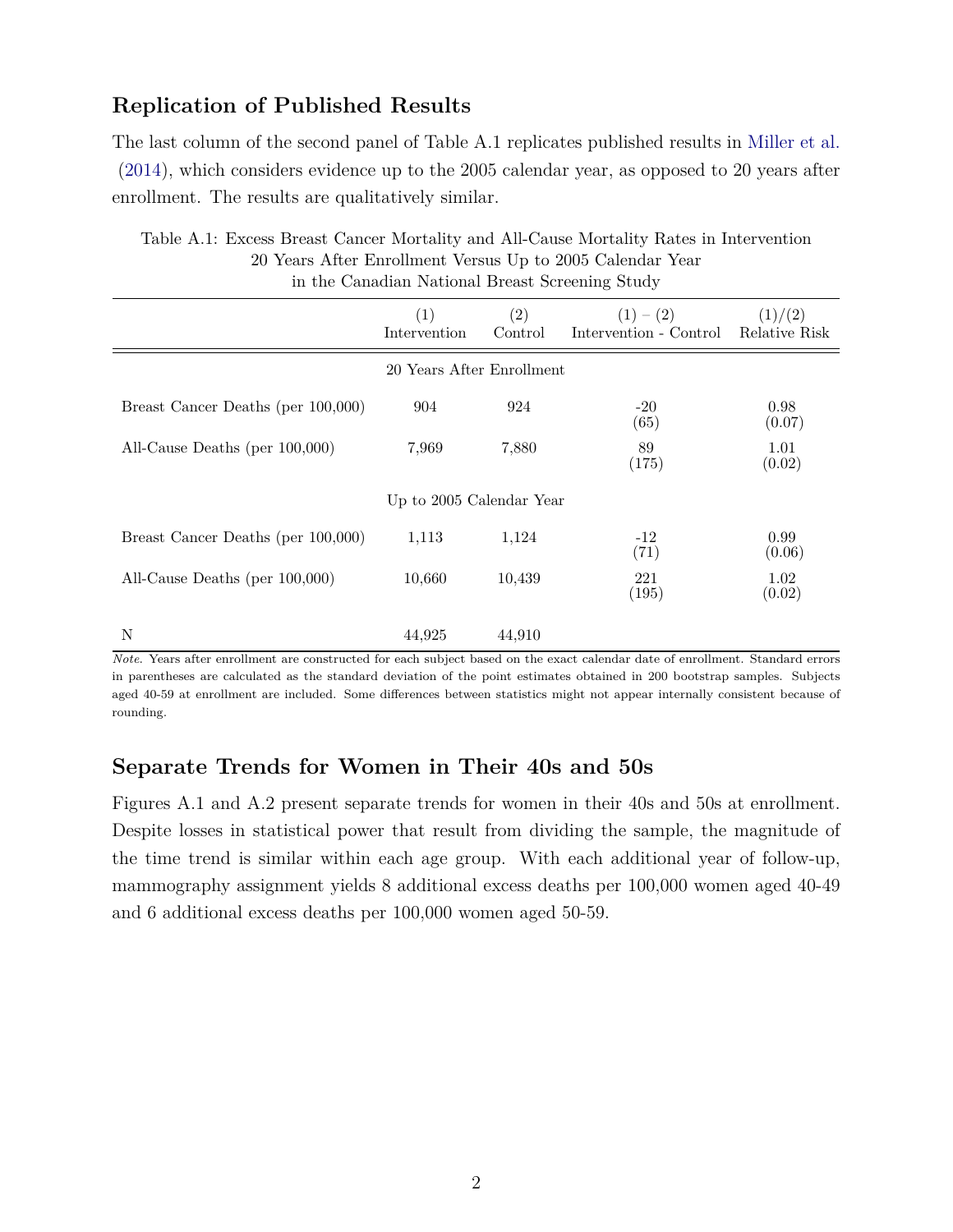<span id="page-2-0"></span>Figure A.1: Trend in Excess All-Cause Mortality Rate in Intervention for Women Aged 40-49 at Enrollment in the Canadian National Breast Screening Study



*Note*. Years after enrollment are constructed for each subject based on the exact calendar date of enrollment. 95 percent confidence intervals in each year after enrollment are obtained from the same 200 bootstrap samples. The standard error on the slope of the line of best fit is calculated from a panel regression, block bootstrapped by year after enrollment, which takes into account that the point estimates and the line of best fit are estimated. Subjects aged 40-49 at enrollment are included.

<span id="page-2-1"></span>Figure A.2: Trend in Excess All-Cause Mortality Rate in Intervention for Women Aged 50-59 at Enrollment in the Canadian National Breast Screening Study



*Note*. Years after enrollment are constructed for each subject based on the exact calendar date of enrollment. 95 percent confidence intervals in each year after enrollment are obtained from the same 200 bootstrap samples. The standard error on the slope of the line of best fit is calculated from a panel regression, block bootstrapped by year after enrollment, which takes into account that the point estimates and the line of best fit are estimated. Subjects aged 50-59 at enrollment are included.